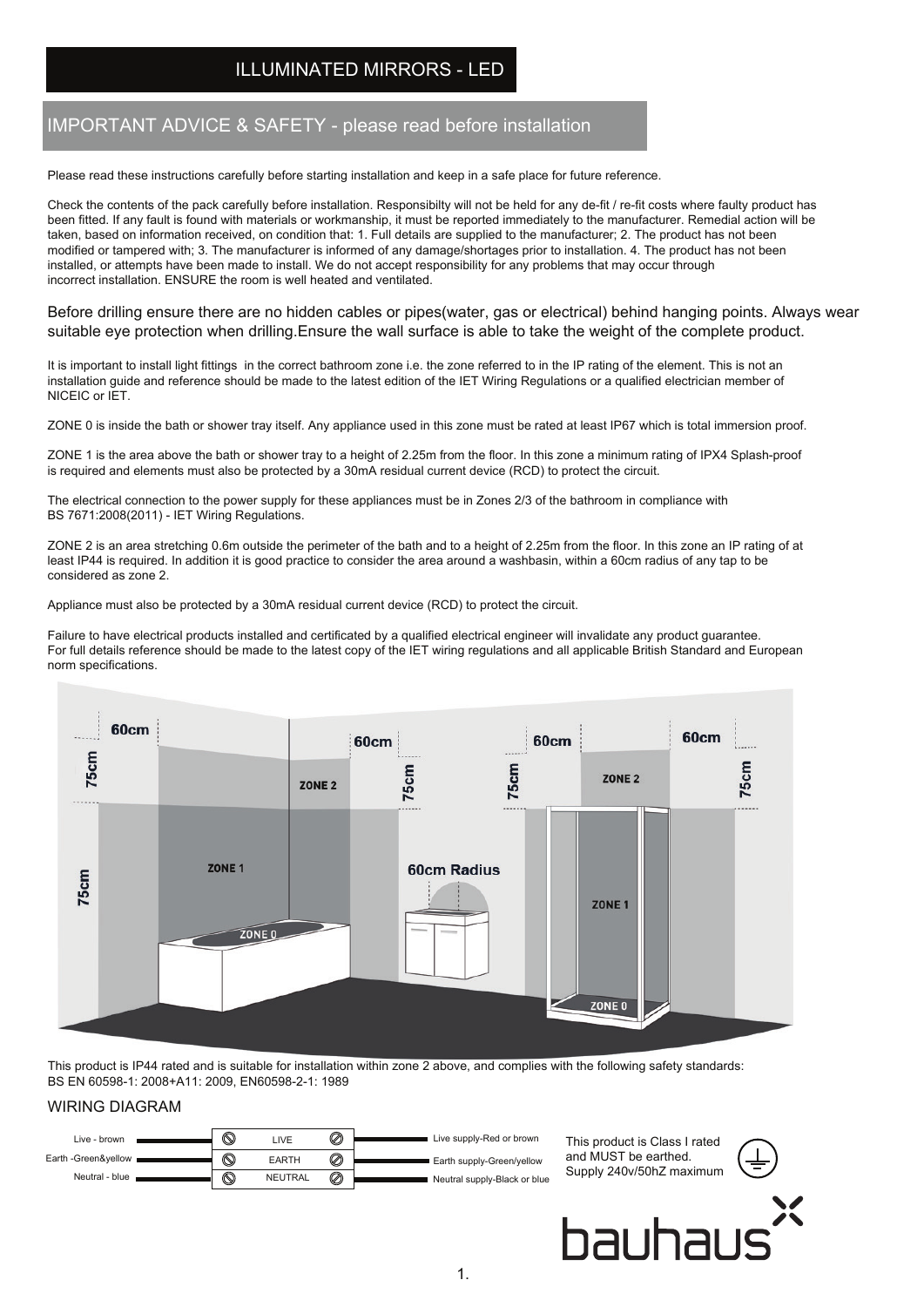# INSTALLATION INSTRUCTIONS

It is recommended that walls are fully tiled/finished before installation. This ensures that the product is installed flat to the wall face and allows product to be easily removed if required in the future.





Remove all outer packing and carefully check the product is in perfect condition. The mirror is supplied with a protective film DO NOT remove this until installation is complete.



IMPORTANT The product must be installed with a minimum distance of 150mm between the infrared sensor and an adjacent wall surface, countertop or other object to ensure correct function of the sensor.



Please do not lift the product by the plastic diffusers as this may cause damage to your product.



### STEP 1

Offer the mirror up to the desired wall location considering the safety zone requirements. Using spirit level ensure the mirror is level and upright and mark top of mirror. Using a soft pencil mark carefully the 2 fixing points.

| WF6060 X=200mm A=170mm   |  |
|--------------------------|--|
| MEA6080 X=130mm A=410mm  |  |
| MET6080 X=590mm A=35.5mm |  |

## STEP 2

Carefully drill the required holes and insert wall plugs. Prepare the power supply. Note screws and plugs supplied are suitable for solid walls only.



Carefully feed the mains supply cable through the rubber grommet in the mirror frame. Hold the mirror frame in the correct position, insert screws and screw into wall plugs, ensure they are secure and the electrical mains supply cable free from obstruction.



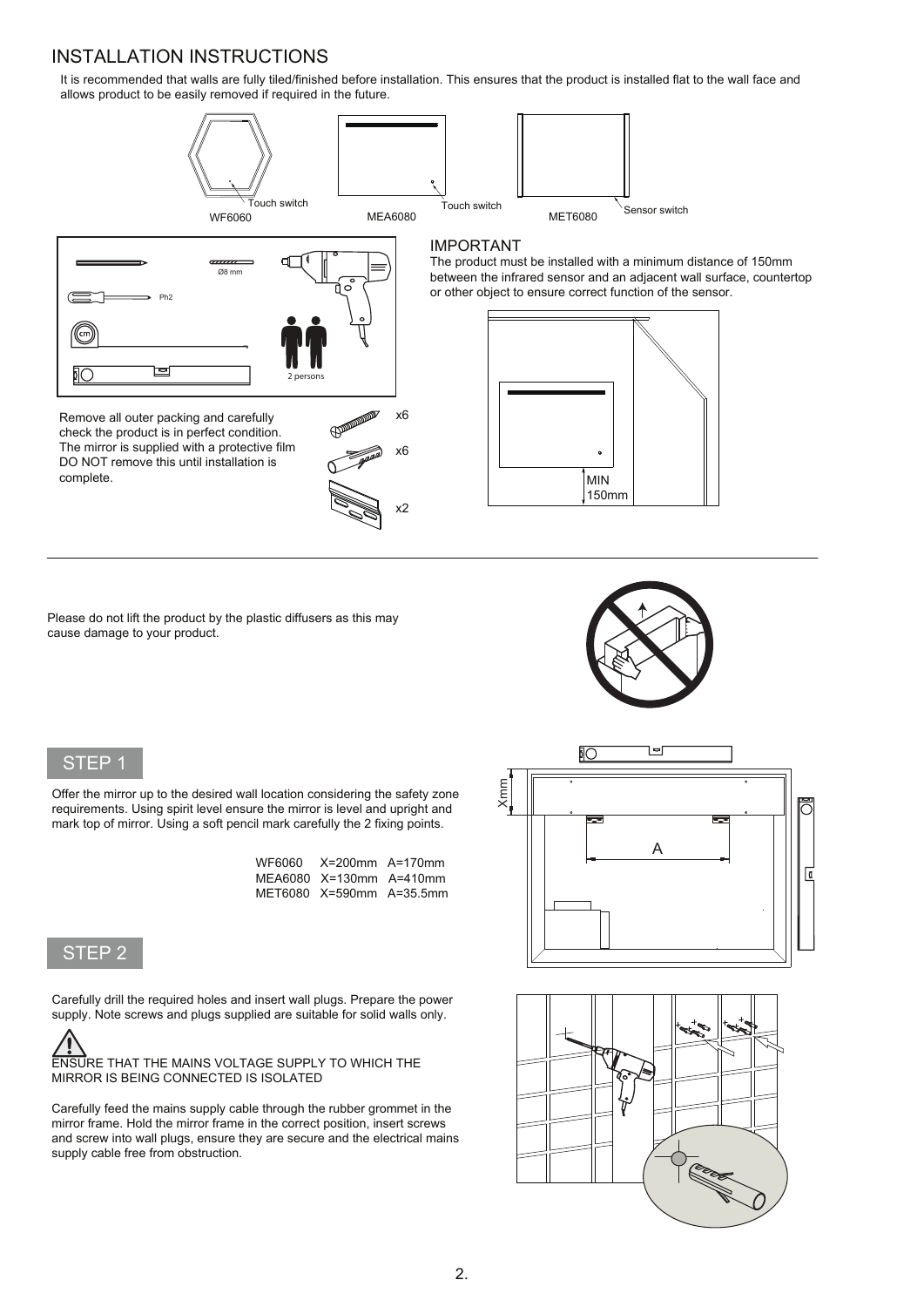

Remove the cover from the electrical connection box. Using a suitable terminal screwdriver make secure connections as follows:

Colour Coding: L - Live = Brown N - Neutral = Blue Earth = Green & Yellow

THIS PRODUCT IS MANUFACTURED TO CLASS I CATEGORY AND MUST HAVE AN EARTH CONNECTION





## STEP 4

Hang the mirror onto brackets.

Apply a bead of clear silicone sealant on all sides between the mirror frame and wall surface. Allow to dry for 24 hours.

Reconnect the electrical power supply.

Remove protective film from the mirror face, and clean as directed below.

## OPERATING INSTRUCTIONS - SEE PAGE 4

To turn the mirror lights on or off, activate the switch by passing your hand over the sensor.

### Tube Type

| Model          | Led Parameter                                                      | <b>Led Driver</b> |
|----------------|--------------------------------------------------------------------|-------------------|
| WF6060         | 117 Leds / 0.06W / 6400K                                           | 15W               |
| MET6080        | 69X2 Leds / 0.06W / 6400K                                          | 15W               |
| <b>MFA6080</b> | 312 Leds / 0.06W / 6400K / 4000K<br>42 Leds / 0.2W / 6400K / 4000K | 15W               |



Waste Electrical & Electronic Equipment Regulations (WEEE) requires that any electrical products showing the mark above must not be disposed of with other household or commercial waste. To prevent possible harm to the environment or human health from uncontrolled waste disposal, please separate any such product from other waste types and recycle it responsibly at your local facilities. Check with your Local Authority, Recycling Center or retailer for recycling advice.

## CARE & MAINTENANCE

#### Add sentence:

LED light strips last for thousands of hours under normal domestic use, in the unlikely event that the LED light strip shouldfail please contact customer services for a replacement part.- write this in bold type face.

Do not strike/hit glass components with hard or pointed items. Do not place very hot or very cold items against or in close proximity to glass surfaces unless a suitably thick insulation material is used.

The nominal thickness of the mirror glass used in this product is 5mm and is safety film backed in accordance to BS:EN6206 for your safety. If the mirror glass becomes chipped or broken, replace immediately. For details on replacement mirror glass and other components contact customer services.

#### Cleaning:

The mirror edges are treated with a specially formulated sealant designed to protect the mirror edges from contaminants and discolouring. Failure to follow cleaning guide-lines can/will remove the benefits of the sealant.

NEVER use products containing bleach, cleaners of a gritty or abrasive nature or so called "glass and mirror" cleaning products, that can be detrimental to the long lasting finish of the mirror.

ONLY use a clean micro fibre cloth to clean the mirror and mirror frame.